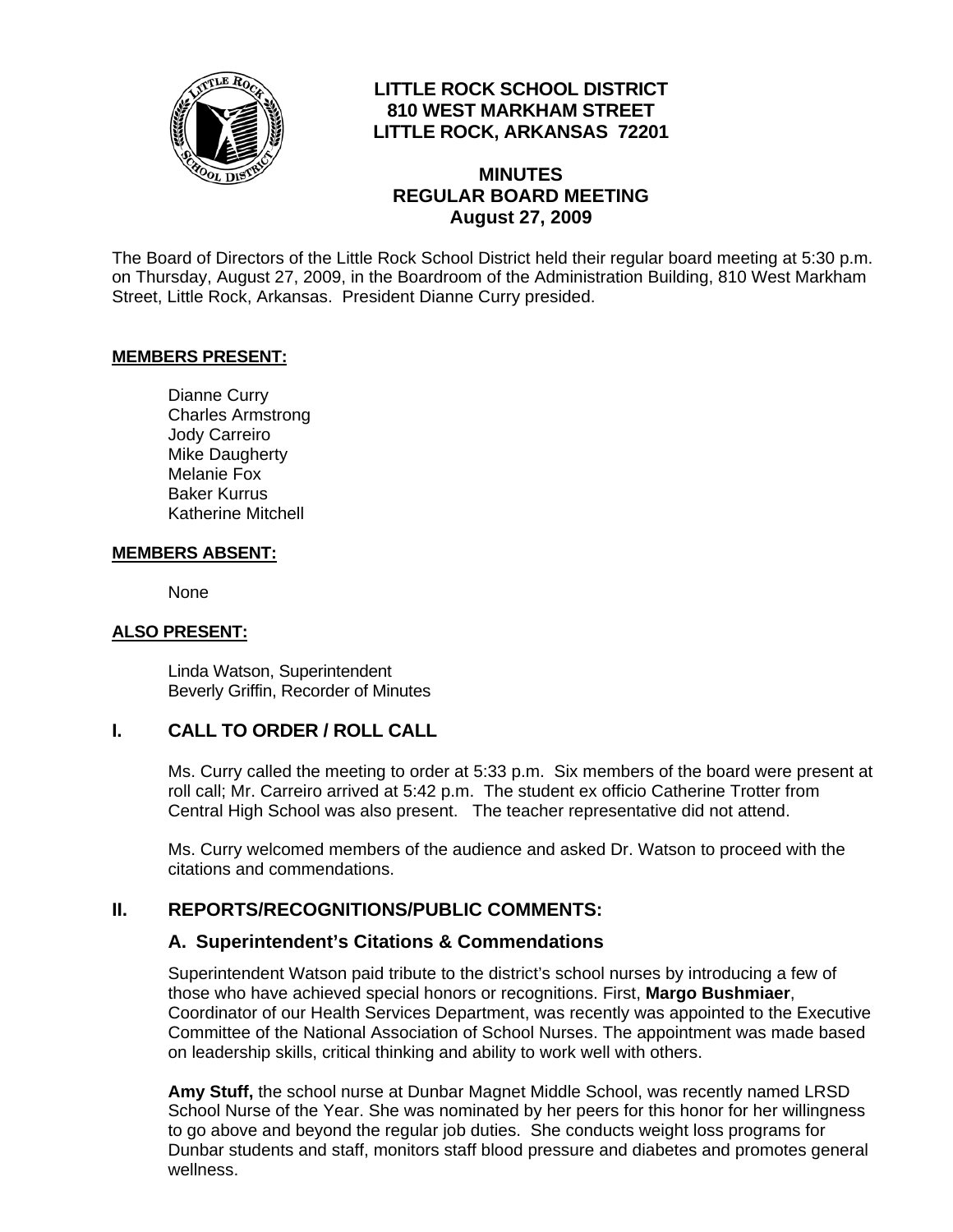The school nurse at Mann Magnet Middle School, **Kathy Haynie,** was recently elected president of the Arkansas School Nurse Association. Kathy's clinical skills and leadership will guide school nurses both in Little Rock and throughout the state to a higher level of excellence.

Several nurses were recognized for being true "life-savers:"

- − **Terrie Ellington**, the school nurse at Wakefield Elementary, attended to a student who was away from school on a field trip. The student had a severe allergic reaction, and was brought back to the school. Nurse Ellington administered medication and called 911. The student spent several days in the hospital, but the cause of the allergic reaction was never discovered.
- − **Doug Harrison**, nurse at Chicot Primary School, recognized signs of a severe allergic reaction including hives, itching, wheezing and difficulty breathing. He immediately administered an Epi-Pen. The student was allergic to fresh fruits and vegetables, and had eaten salad during lunch. The student was transported to the hospital.
- − **Deb Marple**, nurse at Franklin Elementary, also administered Epinephrine to a student with an allergy to chocolate. The student admitted eating chocolate cake one day and returned the next morning after having had chocolate milk for breakfast. The student recovered after a period of time in the hospital.
- − **Linda Yarbrough**, nurse at Central High School, saw a ninth grade student who exhibited wheezing and difficulty breathing. Nurse Yarbrough administered medication and notified the student's mother. The student's symptoms progressed, his blood pressure dropped and his breathing was compromised. Nurse Yarbrough called an ambulance to take the student to the hospital.
- − **Debbie Johnson,** nurse at Forest Park Elementary, recognized symptoms of an allergic reaction in a student who had just returned to school from an appointment with his allergist. The student's mother took him to the health room where Nurse Debbie called the student's allergist and administered medication as ordered. The student's symptoms progressed, and the doctor recommended that he return to his office. Nurse Johnson administered additional medication and accompanied the student and his mother to the physician's office for additional care.

The Superintendent expressed appreciation to the ex-officio student representative for the month of August, **Katharine Trotter** from Central High School. The teacher representative did not attend.

At the conclusion of the citations and commendations, Dr. Watson reviewed a PowerPoint presentation highlighting the district's successes over the past year, including a review of individuals who had been recognized by the board, test score comparisons from 2008 to 2009 and a review of "next steps" which are plans for growing the successes.

#### **B. Remarks from Citizens**

None.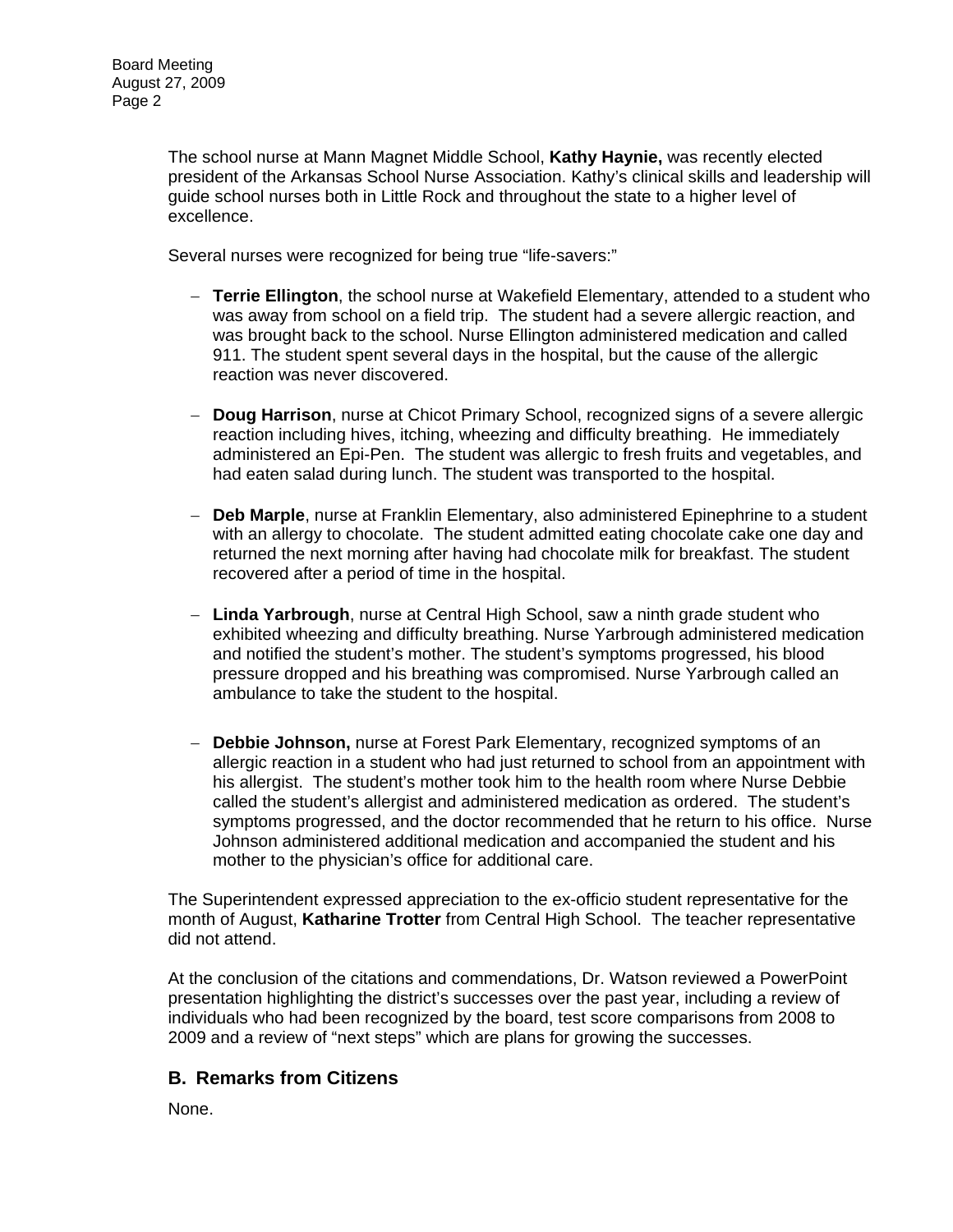# **C. Partners in Education**

Debbie Milam presented new partnerships for the board's review and approval. She reminded the audience of the upcoming, National Day of Service on September 11, as designated by President Obama and Governor Beebe. On this day, volunteers will visit schools and read to students. In addition, the annual ViPS Jane Mendel Reading day will be held on November 17, 2009. Partnerships included:

**Watson Elementary**, represented by *Betty Mosley*, in partnership with the **Southwest Little Rock Hometown Health Coalition**, represented by *Joan Brush, Valeria Tate, Cynthia Wilborn, James Duffy, Nakisha Buchanan, Vera Threet, Peter Noonan, and Gaylon Anderson* 

**Forest Heights Middle School**, represented by *Wanda Ruffins*, in partnership with **St. Vincent Health System**, represented by *Peter Noonan and Peter Banko*

Mr. Carreiro moved to accept the partnerships presented. Dr. Daugherty seconded the motion and it **carried unanimously**.

#### **D. Little Rock PTA Council**

Patty Barker, President of the Little Rock PTA Council, reported to the board and stressed the importance of purchasing an annual membership in the PTA. She also encouraged parental involvement activities at the schools, and as an example noted that the Pulaski Heights Middle School would be hosting a barbecue supper on Friday night as a parental involvement effort.

#### **E. Little Rock Classroom Teachers Association**

Cathy Koehler acknowledged the great loss to our country with the passing of Senator Ted Kennedy. She expressed the desire for all involved in the District to help and encourage students to be successful. She distributed a copy of the first issue of the CTA newsletter and introduced members of the CTA who were present at the meeting.

Ms. Koehler expressed appreciation to the members of the negotiating teams who were able to come to an agreement quickly by focusing first on what is best for students. She encouraged the board members to vote in favor of the contract agreement presented, and she reported that the teachers had ratified the agreement at a meeting last week.

Ms. Koehler closed by announcing that President Obama would be addressing students in a national address on the importance of education, setting goals, working hard and taking responsibility for their education.

#### **IV. REPORTS AND COMMUNICATIONS**

#### **A. Remarks from Board Members**

**Ms. Fox** congratulated school administrators and teachers on a wonderful opening day.

**Dr. Daugherty** encouraged parents to keep their children home from school when they are ill in order to prevent the spread of disease. He thanked Dr. Watson for the presentation made earlier in the meeting.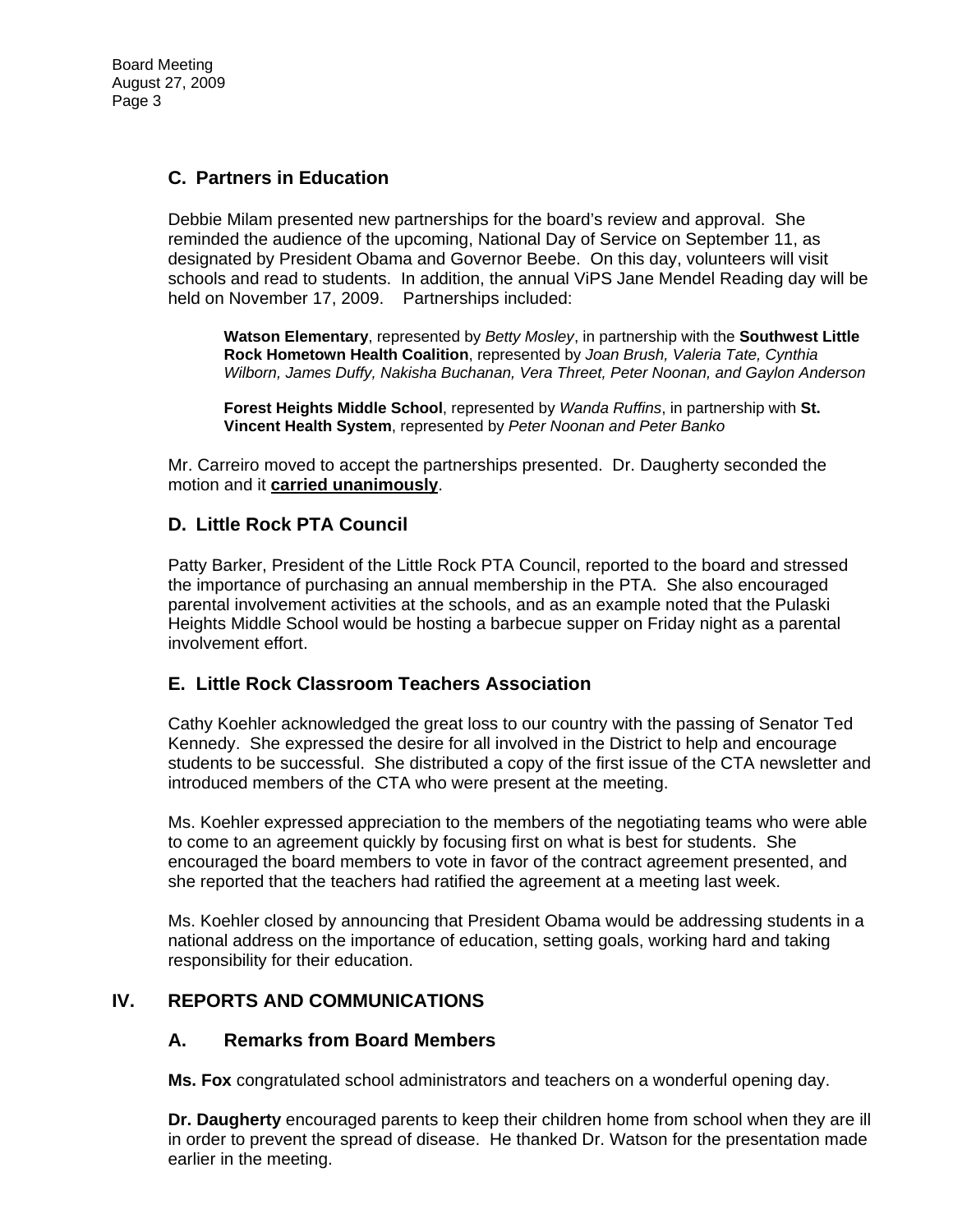**Mr. Carreiro** thanked the administration for a smooth opening of school and commended the Student Registration office staff for the work they do. He was pleased to find that they were able to address any problems that came to him with professionalism and courtesy.

**Dr. Mitchell** also commended the employees in the student registration office and thanked school employees for the smooth opening. She reported that she had attended the Principals Institute and noted that she had requested that Dr. Watson review the PowerPoint presentation made earlier in the meeting. She expressed pride in the progress we have made and she encouraged parents to get involved in their children's education. She asked that parents take a day from work, go to the school, meet their child's teacher and principal and to form a partnership so that children will realize that we all want them to be successful.

**Mr. Kurrus** agreed with previous comments regarding the successful opening of school. He reported that Donna Morey president of the NEA had visited Metropolitan, and he encouraged listeners to visit that school. He thanked the staff at Metro and encouraged communication with the students to find out first hand how attendance at Metro is making a difference in their lives.

**Mr. Armstrong** echoed comments made previously regarding the successful opening of school. He encouraged parents to stay involved in their student's education, and he encouraged the business community to allow employees time off to become involved in the school system.

**Ms. Curry** commended Dr. Watson and the school district staff on a great school start. She announced her retirement and stated that she would be more involved and available for school visits. Ms. Curry commended Parkview Magnet School students for their performance on AP tests and receipt of awards from Exxon Mobile. She encouraged other students to participate in AP or pre-AP courses and to take the AP exams.

# **B. Legal Update**

Mr. Armstrong made a motion to reorder the agenda to move item *VII. A. Enforcement of Settlement Agreement* to this point in the meeting so that it could be considered and included as part of Mr. Heller's legal update. Dr. Daugherty seconded, the motion and it **carried unanimously**.

Mr. Heller reported that he had received a settlement offer from the state last week, and that in terms of dollars, all three districts in Pulaski County had agreed that any settlement with the state should be aligned with Act 395. The last offer made by the LRSD would have been worth approximately \$459 million and the current offer from the state is in the amount of \$396 million.

Mr. Heller stated that the Attorney General had reported to the desegregation resolution task force that he would recommend a settlement that would allow the districts to come away from the desegregation lawsuit in a financially stable way. He noted that the state would be willing to pay more money if that would enable the districts to come out at the end of seven years with a financially stable future.

Mr. Heller reported that the district had asked for relief related to charter schools in the last proposal, but that the Attorney General had declined to consider anything related to the state's approval of charters.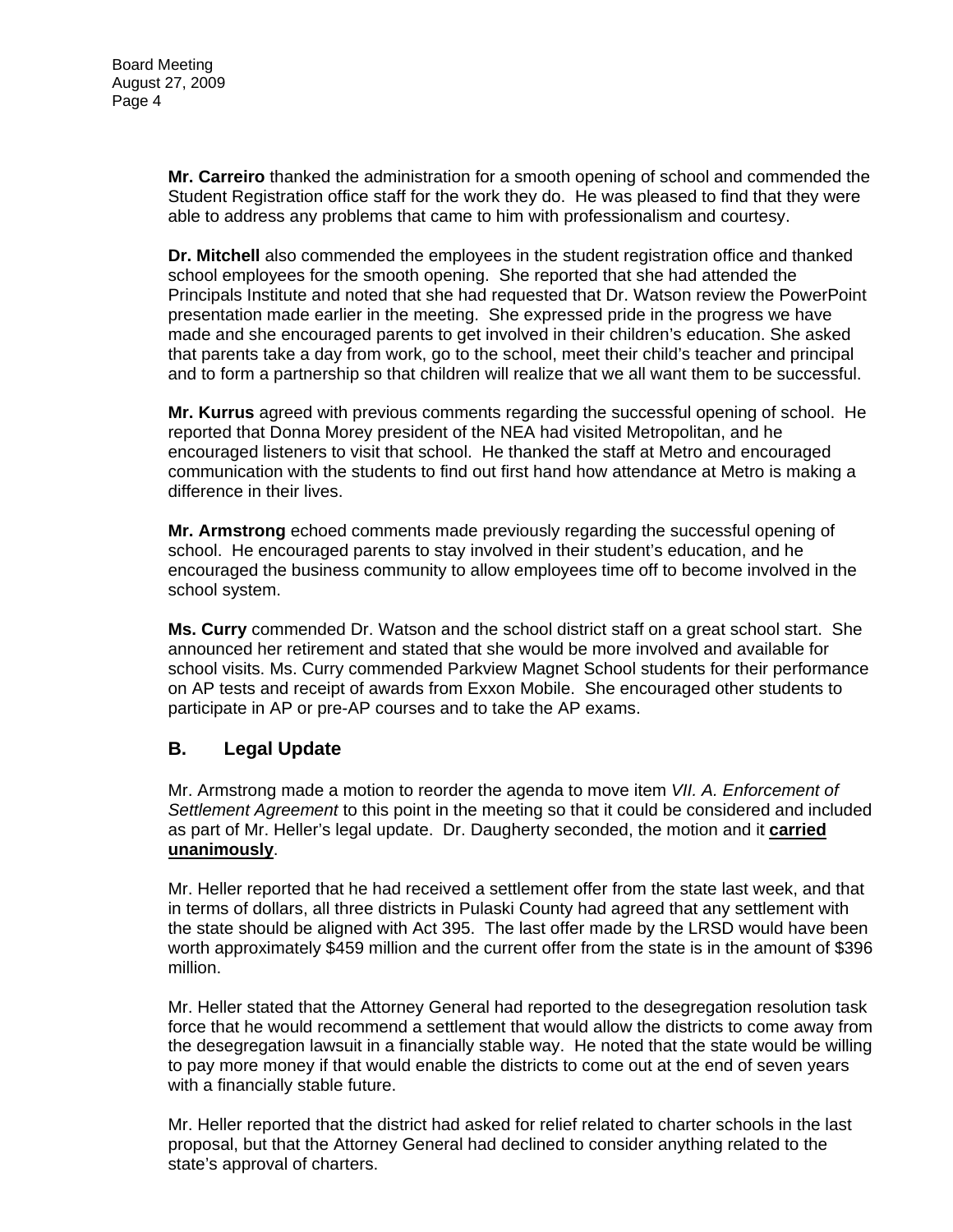Mr. Heller felt that the other issues could be negotiated and that the state representatives were willing to talk about a settlement transition period, with a specified starting date subject to negotiation. The major issues still to be resolved include the inter-district transfers of students, magnet school assignments, and the continued provisions for M-M transfers. Mr. Heller reported that he was preparing information to present to the board, and working with Mr. Bailey on the financial impact of the settlement in terms of staff, students, and programs. He expected being able to provide a written report within a week to ten days. He asked board members to contact him individually if they would like to review the information or provide input on the recommendations.

The Pulaski County and North Little Rock districts are waiting to see the LRSD proposal to determine whether they are in agreement. Mr. Heller closed by reported that he would submit his briefs to Judge Miller before the September 15<sup>th</sup> deadline.

No action was required on the item moved up by action of the board to enforce the settlement agreement. Mr. Heller recommended waiting to see if any additional action was necessary.

# **C. Update: Student Registration**

An enrollment report was provided as part of the agenda.

## **D. Update: Strategic Planning Commission**

The Commission did not report, as they had met with the board on the previous Monday.

#### **E. Update: Summer School 2009**

Dr. Sadie Mitchell provided an overview of the summer school programs provided at the elementary schools this summer. Karen James, Sabrina Stout, Glenda Nugent, Karen Broadnax, and Beth Clifford participated in the presentation.

Junious Babbs provided an overview of the secondary summer program participation. Credit recovery programs operated at all high schools, a traditional summer program was provided at Dunbar and additional programs were held at the Adult Education Center, Cloverdale, Dunbar, Forest Heights, Henderson, Mabelvale and Pulaski Heights.

Complete information and the full presentation was provided as part of the board's agenda.

# **F. LRSD Comprehensive Literacy Design K-5**

Dr. Jeanne Huddle addressed the board regarding the Pre  $K - 5<sup>th</sup>$  grade literacy design. Glenda Nugent and Pat Busbea provided supporting information.

#### **G. Budget Update**

.

Mr. Bailey addressed the board briefly and thanked them for attending the budget worksession held in conjunction with the August agenda meeting. He projected Wednesday of next week the draft budget for 2009-2010 would be ready for the board's review.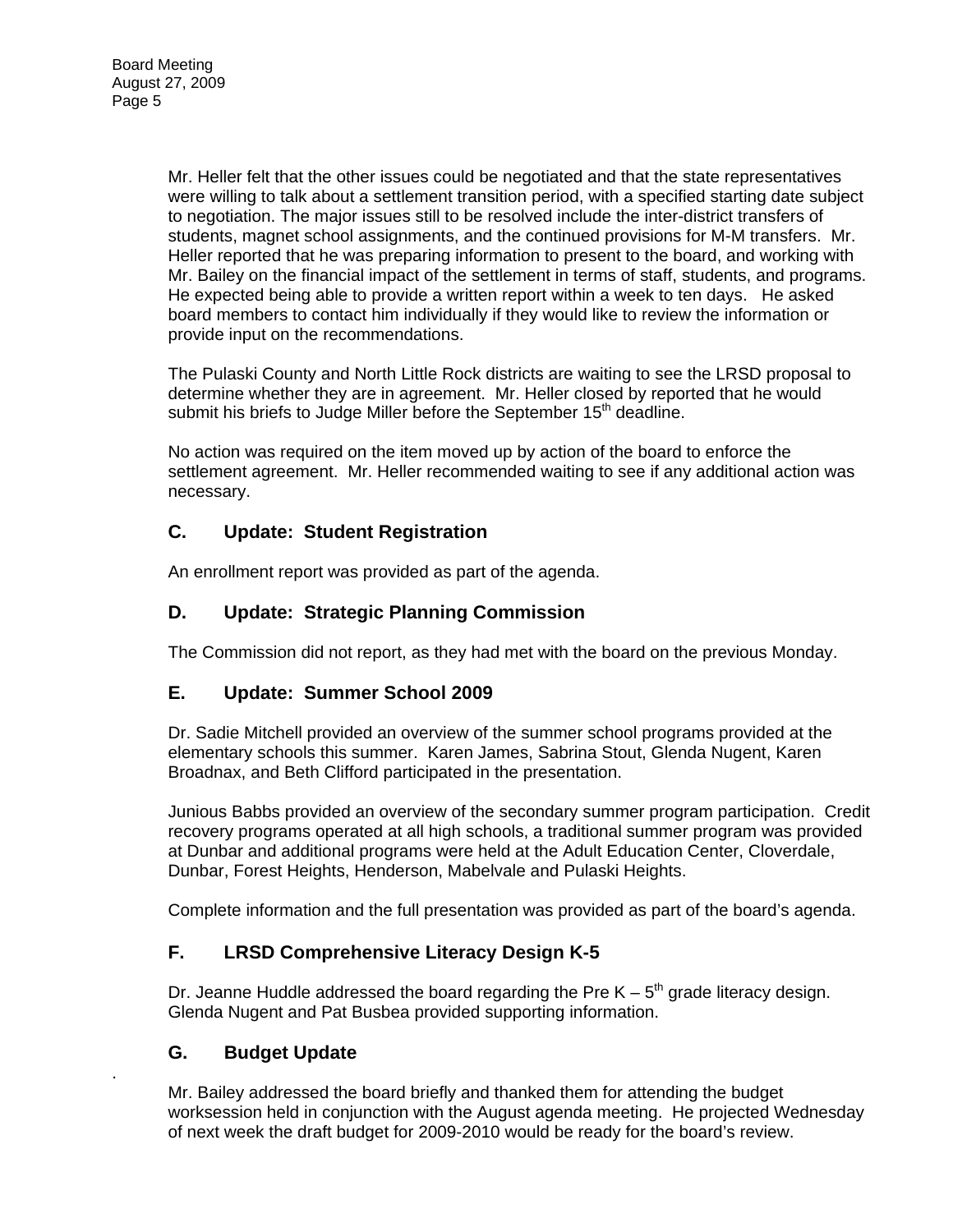## **H. Internal Auditors Report**

Mr. Becker's report was provided in the agenda. No additional information was requested.

# **V. APPROVAL OF ROUTINE MATTERS**

## **A. Donations of Property**

The Board was asked to approve the acceptance of recent donations to the District. Katherine Trotter, student ex officio from Central High School, read the listed donations.

Ms. Fox made a motion to accept the donations as listed; Mr. Armstrong seconded the motion, and it **carried unanimously.** Donations are listed in the following chart:

#### **DONATIONS**

| <b>SCHOOL/DEPARTMENT</b> | ITEM                                                                                            | <b>DONOR</b>                                                      |
|--------------------------|-------------------------------------------------------------------------------------------------|-------------------------------------------------------------------|
| Terry Elementary School  | Landscaping, sports field, and other<br>playground improvements in the<br>amount of \$54,375,00 | Immanuel Baptist Church and Terry<br><b>Elementary School PTA</b> |

The board recessed briefly and returned at 8:13 p.m.

#### **B. Minutes**

Minutes from the regular board meeting of July 23, 2009 were presented for the board's review and approval.

Mr. Kurrus requested a revision of the minutes regarding his comments; it was noted that he is not opposed to spending funds for the improvement of athletic facilities or programs. That change was made prior to the approval of the minutes.

Mr. Armstrong moved to approve the minutes as revised; Dr. Daugherty seconded the motion and it **carried unanimously**.

# **VI. BOARD POLICY AND REGULATIONS REVIEW**

#### **A. First Reading: Policy KBA – Title I District Wide Parental Involvement Policy and KBA-R Regulation**

The administration presented a revision to update the district's existing Title I Parent Involvement policy to ensure alignment and compliance with state and federal parental involvement laws. Mr. Kurrus made a motion to approve the revised policy KBA on first reading. Dr. Mitchell seconded the motion and it **carried unanimously**.

#### **B. Second Reading: Policy Revision – BDH Consultants to the Board**

Policy BDH was originally adopted by the board in January 1999. The recommended revision provides additional information regarding the process of retaining consultants and personal service providers. First reading approval was granted in July 2009. Ms. Fox moved to approve the policy on second reading. Mr. Armstrong seconded the motion.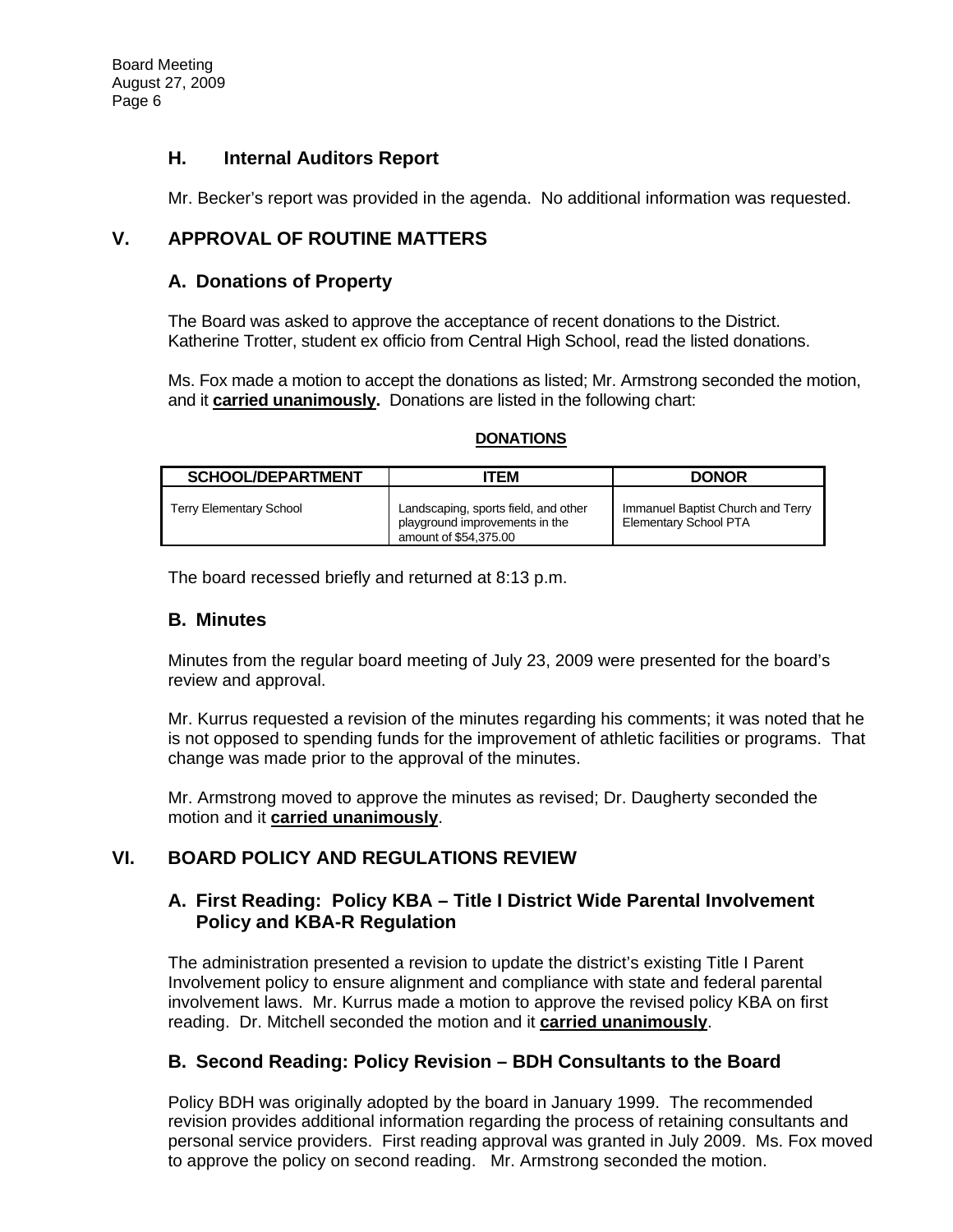Prior to the vote, Dr. Daugherty requested clarification on the policy, section 4 to include the amount of \$25,000 in the initial sentence. After discussion, Ms. Young suggested a revision in the language which was agreed to by Dr. Daugherty.

Dr. Daugherty moved to amend the motion to include additional language in the first sentence of section 4. Ms. Fox seconded the amendment. The amendment to the motion **carried 6-1** with Dr. Mitchell casting the no vote. The motion as amended **carried 6-1** with Dr. Mitchell voting no.

#### **C. Second Reading: Policy Revision – IG Curriculum Development, Adoption and Review**

Policy IG regulates curriculum development, adoption and review and was originally adopted in August 1999. Revisions were presented in July 2009, and were approved on first reading. Ms. Fox moved to approve IG on second reading. Mr. Armstrong seconded the motion and it **carried unanimously**.

#### **D. Second Reading: Policy Revision – JE Student Enrollment, Attendance, and Transfers**

Policy JE brings the district's policy on student enrollment, attendance and transfers into compliance with the school laws of the state of Arkansas regarding the birth dates for children to be kindergarten eligible. The revisions were approved on first reading at the July meeting. Mr. Carreiro moved to approve the policy as presented. Dr. Daugherty seconded the motion and it **carried unanimously.** 

#### **VII. ADMINISTRATION**

#### **A. Enforcement of Settlement Agreement**

No action was taken on this item. Mr. Heller reported earlier in the meeting and stated that he would return with additional information if it becomes necessary to pursue legal remedies to enforce the settlement agreement with the State.

#### **B. External Management Organization (EMO)**

No action was taken on this item which had been added by board members. The issue will be returned to the agenda if action is required in the future.

#### **VIII. GOVERNMENT AND PUBLIC AFFAIRS**

#### **A. Approval of Truancy Board**

Ms. Curry asked that a list of individuals who have expressed interest in serving on a district truancy board be compiled and presented for the board's consideration and appointment. Dr. Daugherty moved to establish a truancy board. Names of the individuals would be listed and presented for the board's review and approval at a later time.

Mr. Kurrus moved to table action; Mr. Armstrong seconded the motion to table and it **carried unanimously**.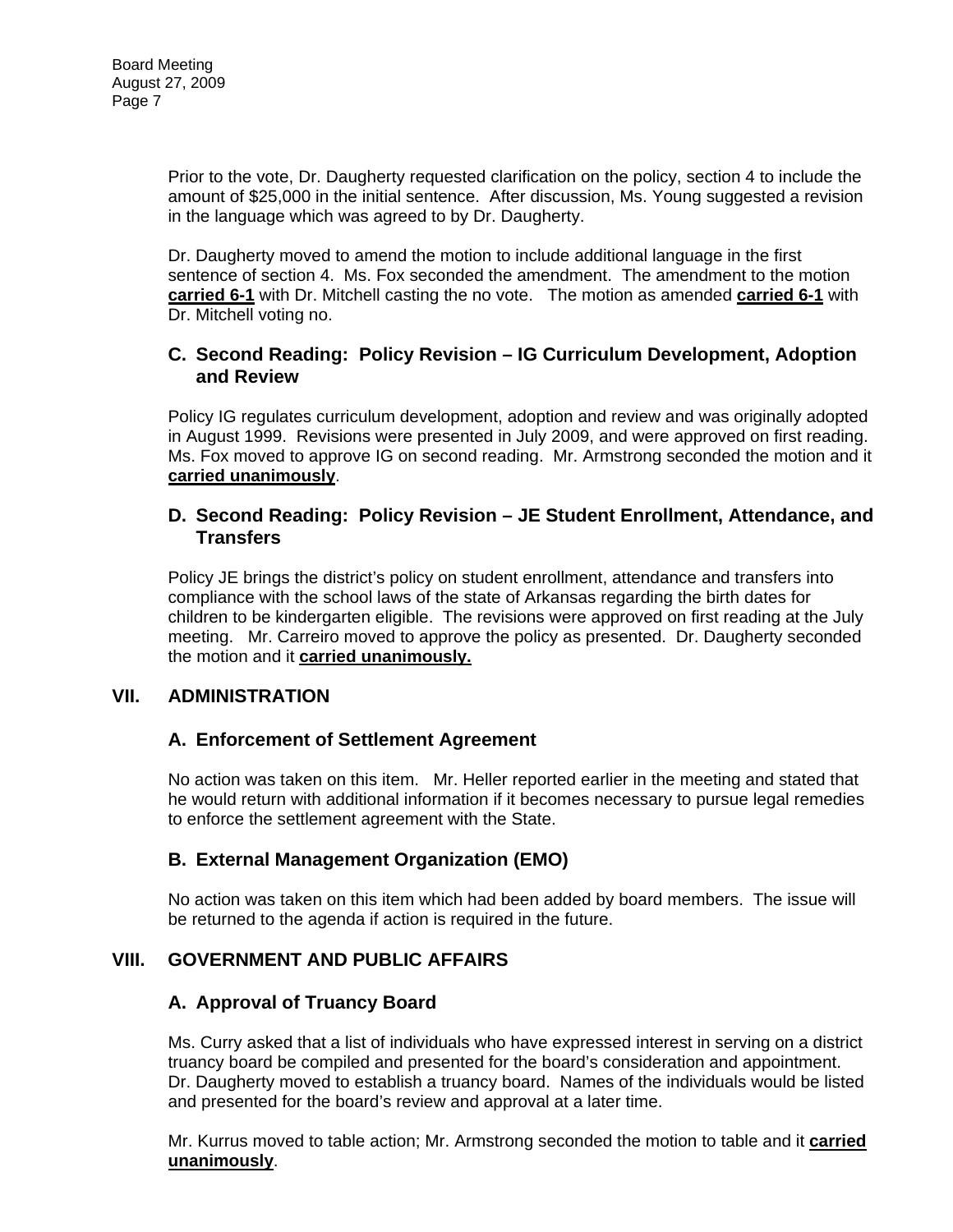## **IX. SCHOOL SERVICES**

#### **A. Middle Level Conversion Charter School**

Mr. Babbs asked the board to approve the submission of a letter to the Arkansas Department of Education expressing the district's intent to explore the possibility of converting Cloverdale Magnet Middle School to a conversion charter with the aerospace theme.

Mr. Kurrus expressed his reservations regarding establishing a charter school within the district, and suggested there were other avenues that could be explored to turn around a school in year-six of school improvement.

Dr. Daugherty moved to approve; Mr. Armstrong seconded the motion and it **carried unanimously**.

#### **X. STUDENT SERVICES**

#### **A. Agreement: LRSD and L.O.V.E**

Mr. Kurrus moved to suspend the rules to place the contract agreement between the District and Let Our Violence End (L.O.V.E.) before the board for consideration. Dr. Daugherty seconded the motion and it **carried unanimously**. The contract agreement was part of the board's agenda.

Ms. Fox moved to approve the agreement as submitted. Dr. Daugherty seconded the motion and it **carried unanimously**.

#### **XI. HUMAN RESOURCES**

#### **A. Approval of the 2009-2011 Professional Negotiated Agreement for Little Rock Classroom Teachers**

The revised PNA was attached to the board's agenda; however members of the board had requested additional information and clarification on some of the items included for consideration. Mr. Hartz requested that the board table action on the PNA for review and additional clerical revisions. Mr. Armstrong moved to table. Ms. Fox seconded the motion and it **carried unanimously**.

#### **B. Substitute Compensation Increase**

Mr. Kurrus made a motion to suspend the rules to place the administration's request for an increase in substitute teacher pay before the board for consideration. Dr. Daugherty seconded the motion and it **carried unanimously**.

The administration recommended an increase from \$49.14 to \$55.00 per day for substitute teachers without a four-year degree, instructional aides and clerical substitutes. Subs with a four-year degree would receive \$60.00 per day, and long-term substitutes with a degree and teacher certification would receive \$90.00 per day. Mr. Kurrus moved to approve the requested increases; Dr. Daugherty seconded the motion and it **carried unanimously**.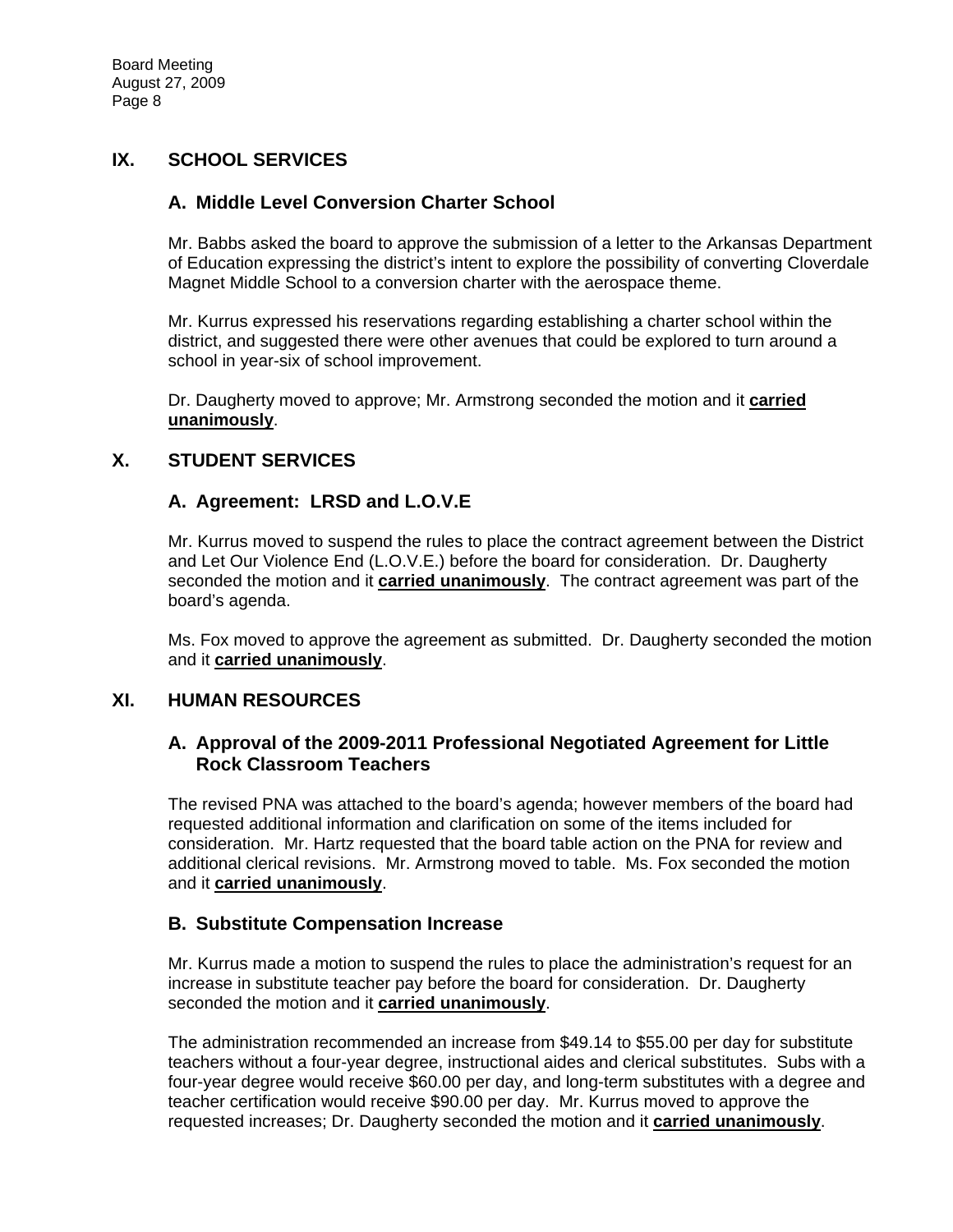## **C. School Improvement Specialists**

The Arkansas Department of Education (ADE) Smart Accountability initiatives require the implementation of interventions for school in School Improvement (SI) years five and six. One of these interventions requires the hiring of School Improvement Specialists who would work with principals in an effort to improve student achievement.

The board previously approved four Instructional Accountability Coach positions which are similar in duties and responsibilities as the School Improvement Specialists. A job description was created to incorporate the district responsibilities and the requirements of ADE Smart Accountability and was presented for the board's review.

The administration recommended hiring three to four School Improvement Specialists as mandated by the ADE. Dr. Mitchell made a motion to approve the recommendation; Dr. Daugherty seconded the motion and it **carried unanimously**.

## **D. Personnel Changes**

The administration presented the appointment of six assistant principals: Robin Baylark at Forest Heights, LaGail Biggs at Henderson, Sherkeyer Jackson at Otter Creek, Gregory Jones at Washington, and Darlene Little and Emma Nowden at McClellan, Dr. Daugherty moved to approve the school administrators as a group. Dr. Mitchell seconded the motion and it **carried unanimously**.

Routine personnel matters were printed in the board's agenda. Mr. Carreiro moved to approve the recommendations as presented. Dr. Mitchell seconded the motion and it **carried unanimously**.

#### **XII. FINANCE & SUPPORT SERVICES**

#### **A. Approval of ARRA Fiscal Stabilization Plan**

The ARRA Stabilization Plan was presented as part of the board's agenda. The administration's recommendation was to approve the plan as presented with the understanding that revisions may be proposed at a later date.

Dr. Daugherty moved to approve the superintendent's recommendation. Dr. Mitchell seconded the motion.

During the discussion, Dr. Watson noted that the Strategic Planning Commission had requested that the district delay the submission of the stabilization plan in order to include recommendations from the commission. However, she also explained that any delay until December or January would be detrimental to the district because the plan includes some personnel costs for class reductions in some of the schools.

Ms. Fox expressed concern regarding the number of employees that would be hired as part of the plan when the funding is only guaranteed for two years. Mr. Kurrus agreed and spoke in opposition to the motion, saying that non-recurring revenue should not be spent on continuing expenses.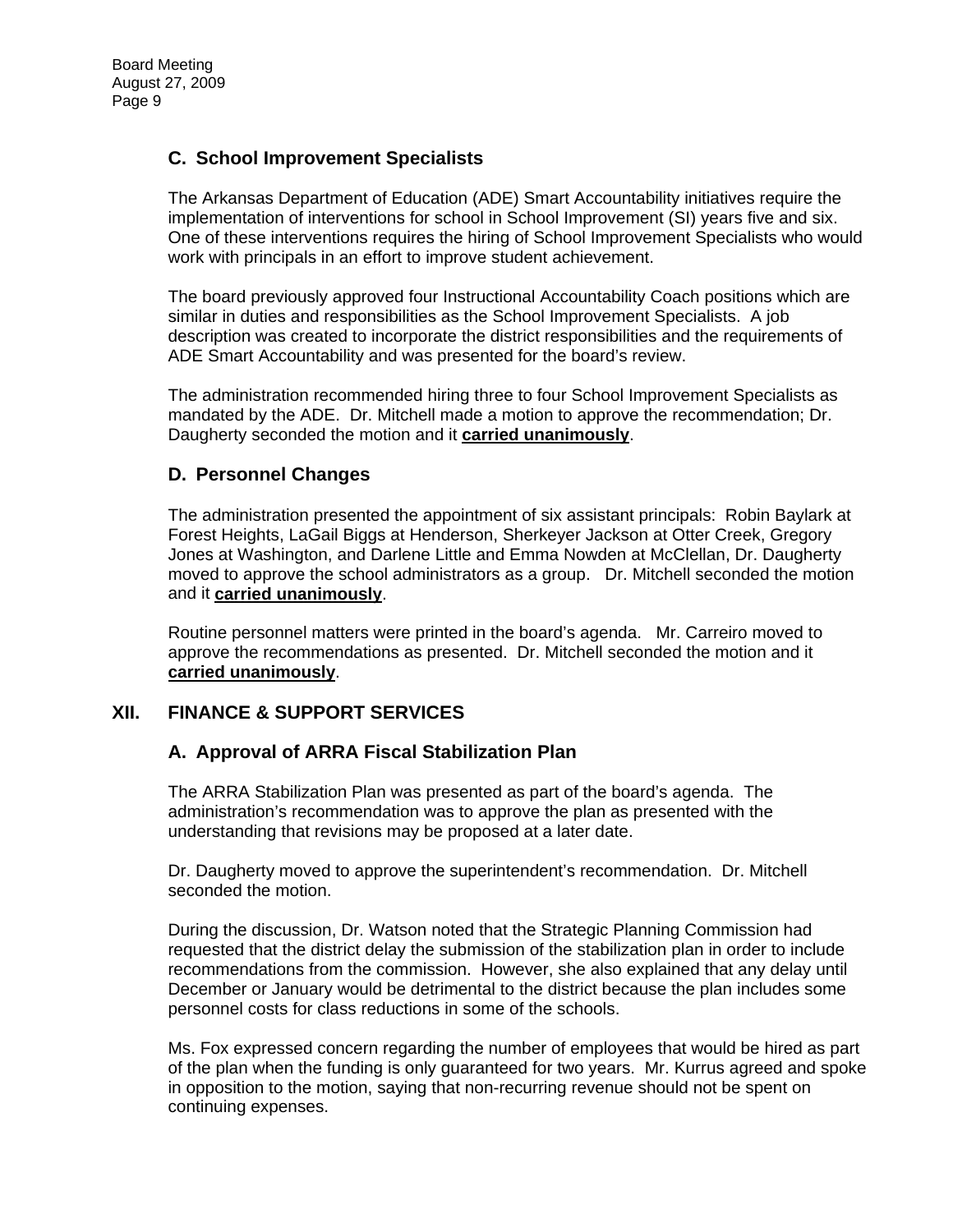Dr. Mitchell and Dr. Daugherty spoke in support of the recommendation, asking the board to allow the district to meet the filing deadline and to allow the administrators to move forward. Dr. Daugherty stated that the district was obligated to the public to do as much as possible as quickly as possible in order to move students to the proficient levels. He noted that the motion was made in order to allow for adjustments if necessary, but he discouraged waiting for a later submission date.

Ms. Curry asked for the board's consideration of the possibility of making revisions to the proposal prior to board approval. Ms. Fox suggested hiring an external management organization which would fit in within the requirements of the plan and would meet the requirements for submission.

Mr. Carreiro made remarks regarding some of the allocations included in the stimulus proposal. He then offered a substitute motion to approve the 2009-10 portion of the proposal and to postpone action on the second year of the plan until the special meeting in September. He allowed that this would provide an opportunity for Dr. Watson to make some changes to the 2010-11 portion of the proposal and resubmit it to the board for approval. The substitute motion died for lack of second.

The original motion to approve the plan for submission **carried 5-2** with Ms. Fox & Mr. Kurrus voting no.

## **B. Purchase of Buses**

The administration recommended the purchase and financing of eight special needs transportation buses and requested authorization to proceed with the procurement process. This purchase would be in accordance with the established ten-year cycle of bus replacements, and the new buses would replace those purchased in 1995 and 1997. The \$90,000 per bus price would be financed over seven years with an annual payment of approximately \$122,000.

Ms. Fox moved to approve the purchase. Dr. Daugherty seconded the motion and it **carried unanimously**.

#### **C. Monthly Financial Statements**

The monthly financial reports for the period ending June 2009 were attached to the board's agenda.

#### **X. CLOSING REMARKS / ANNOUNCEMENTS**

#### **A. Announcements & Reminders**

Dr. Watson reminded board members that the Strategic Planning Commission would meet on Monday, August 31<sup>st</sup>, beginning at 9:00 a.m. at the Cooperative Extension Service office on South University.

Also, Dr. Watson reminded the board that a tour of the construction site of the new Don Roberts Elementary School had been planned for 1:00 p.m. on Wednesday, September 2<sup>nd</sup>.